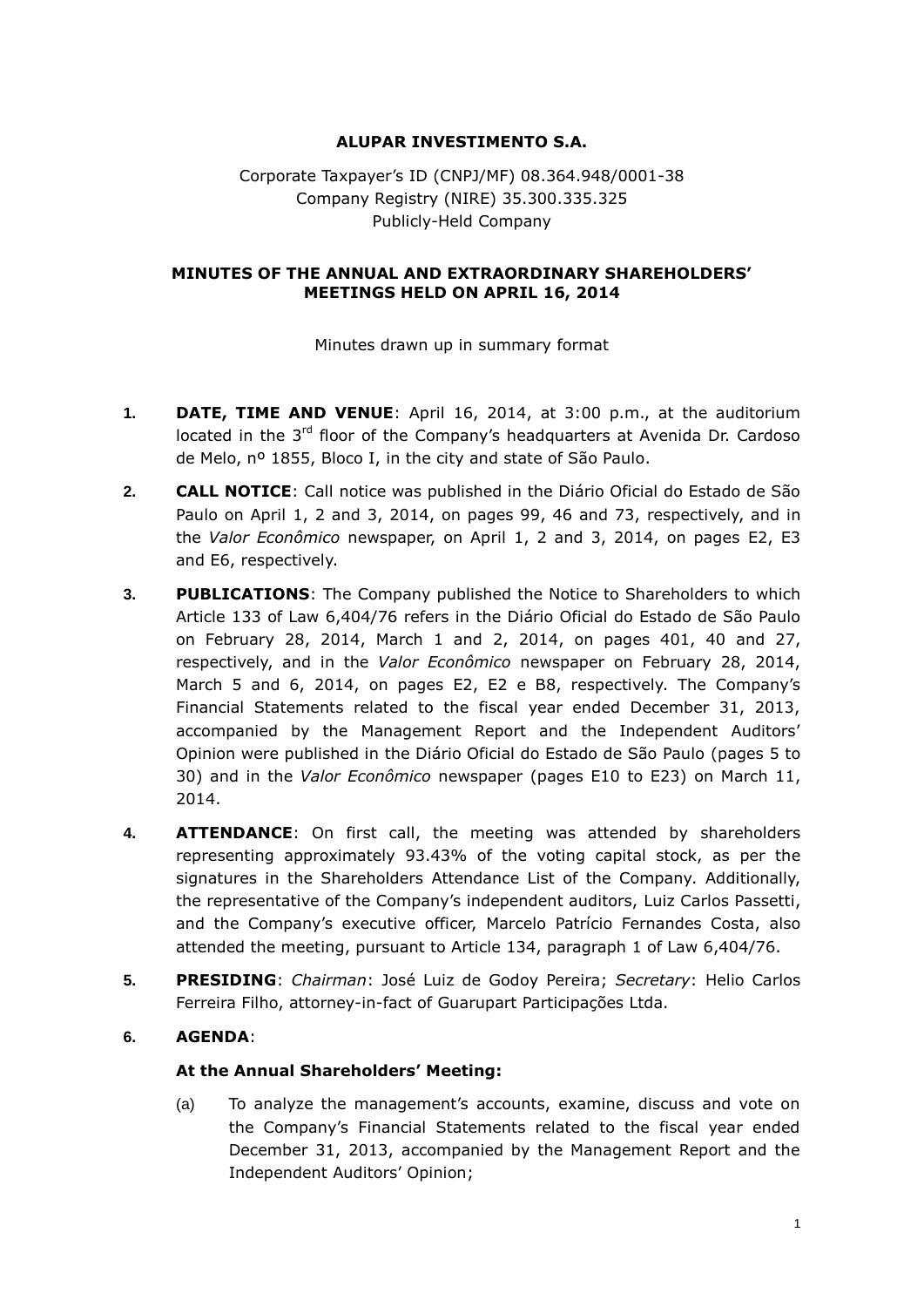- (b) To resolve on the allocation of net income for the fiscal year ended December 31, 2013 and the distribution of dividends;
- (c) To acknowledge and formalize the resignation of José Lazaro Alves Rodrigues, sitting member of the Board of Directors, and Cesar Luiz de Godoy Pereira, alternate member of the Board of Directors, and to elect Marcelo Tosto de Oliveira Carvalho sitting member of the Board of Directors.

### **At the Extraordinary Shareholders' Meeting:**

- (d) To establish the annual overall compensation of the Company's Management for fiscal year 2014;
- (e) To rectify and ratify the amounts of the annual overall compensation of the Company's Management for fiscal year 2013.

### **7. RESOLUTIONS**:

### **At the Annual Shareholders' Meeting**:

The attending shareholders approved, by majority vote, with abstentions recorded, the drawing up of these minutes in summary format, as well as its publication with omission of the attending shareholders' signatures, as permitted by Article 130, paragraphs 1 and 2, of Law 6,404/76;

- (a) The attending shareholders approved, by majority vote, with abstentions recorded, the Company's Financial Statements related to the fiscal year ended December 31, 2013, accompanied by the Management Report and the Independent Auditors' Opinion, as published in the Diário Oficial do Estado de São Paulo (pages 5 to 30) and in the *Valor Econômico* newspaper (pages E10 to E23) on March 11, 2014.
- (b) The attending shareholders approved, by unanimous vote, with abstentions recorded, the allocation of net income for the fiscal year ended December 31, 2013, in the amount of R\$289,851,246.80, as follows:
	- (i) Allocation of 5% the net income, in the amount of R\$14,492,562.34, to Legal Reserve, which will total R\$58,151,832.69;
	- (ii) Distribution of dividends to shareholders totaling R\$193,719,558.00 (R\$0.31 per common share issued by the Company, R\$0.31 per preferred share issued by the Company and R\$0.93 per Unit of the Company), of which (i) R\$137,679,342.23 will be distributed as minimum mandatory dividends of 50% of the adjusted net income for the year, in compliance with Article 36 of the Company's Bylaws, and (ii) R\$56,040,215.77 will be distributed as supplementary dividends;
	- (iii) Allocation of R\$81,639,126.46 to Investment Reserve, which will total R\$642,587,793.64; and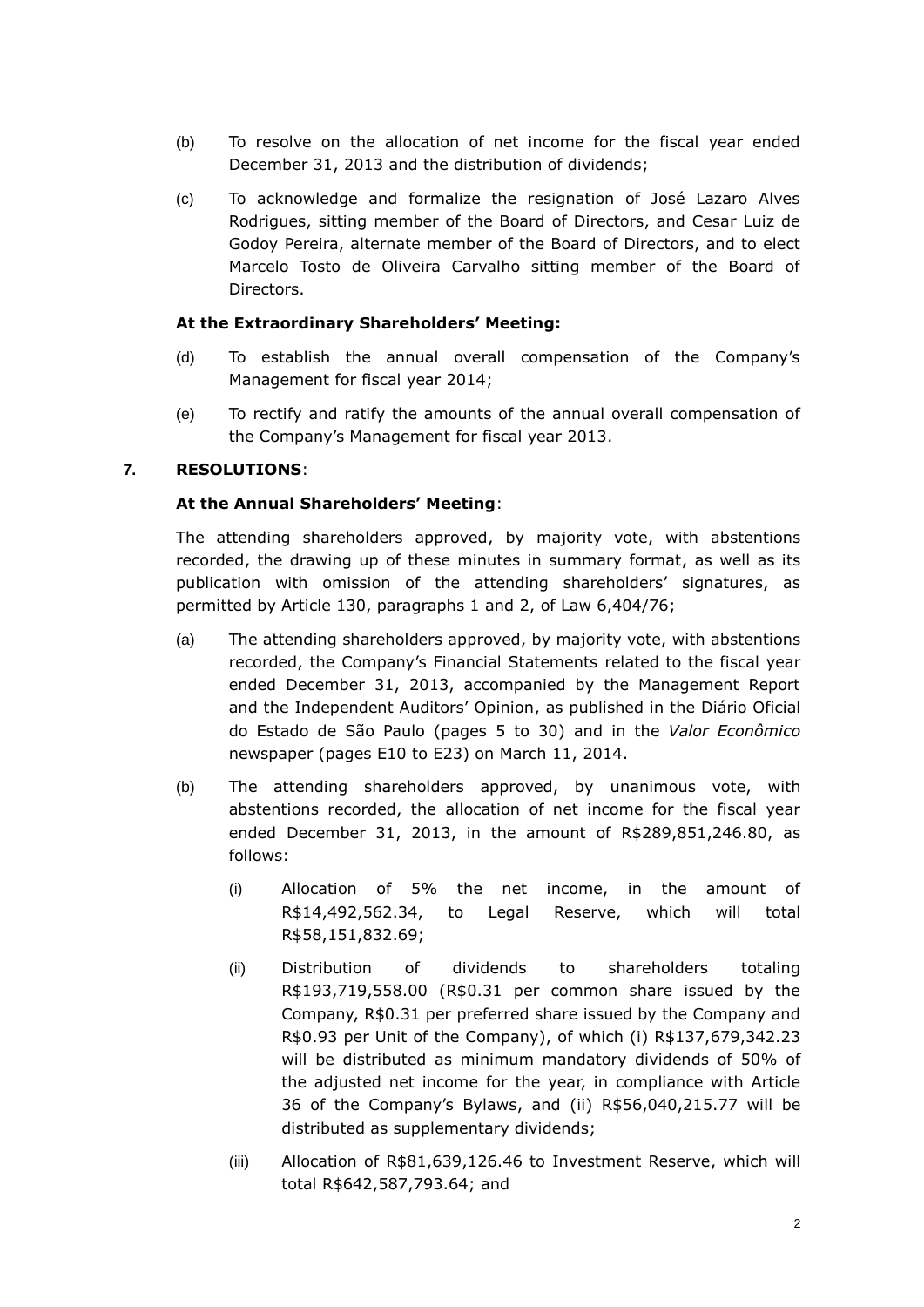(iv) Ratification of the interim dividends to be paid from the existing profit reserve account in the balance sheet of December 31, 2012, pursuant to Article 37 of the Company's Bylaws, approved by the Board of Directors on February 27, 2014, totaling R\$156,225,450.00 (R\$0.25 per common share issued by the Company, R\$0.25 per preferred share issued by the Company, and R\$0.75 per Unit of the Company).

The payment of dividends declared herein and of interim dividends herein ratified will be made on May 2, 2014 to shareholders inscribed in the Company's records at the end of April 16, 2014, as per the caput of Article 205 of the Brazilian Corporation Law. Accordingly, Company shares will be traded ex-dividend as of April 17, 2014.

(c) The shareholders accepted the resignation of **José Lazaro Alves Rodrigues**, sitting member of the Board of Directors, and **Cesar Luiz de Godoy Pereira**, alternate member of the Board of Directors, who submitted their resignation by letter dated March 11, 2014.

Furthermore, the attending shareholders approved, by majority vote, with abstentions recorded, the election of **Marcelo Tosto de Oliveira Carvalho**, Brazilian, married, business administrator, bearer of identity document (RG) number 6.191.720-5 SSP-RJ, inscribed in the roll of individual taxpayers (CPF/MF) under number 007.274.888-56, resident and domiciled in the city and state of São Paulo, with office at Avenida Doutor Cardoso de Melo, 1855, Bloco I, 9º andar, Vila Olímpia, CEP 04548-005, in the city and state of São Paulo, for the position of sitting member of the Board of Directors, to replace José Lazaro Alves Rodrigues and finish the current term, i.e. with term of office running through the Annual Shareholders' Meeting that will approve the accounts of fiscal year 2014.

Marcelo Tosto de Oliveira Carvalho will take office as sitting member of the Board of Directors upon signing the Instrument of Investiture, drawn up in the Company's records, and his investiture will be conditioned to the previous subscription to the Management's Statement of Agreement, pursuant to the Level 2 regulations of BM&FBOVESPA S.A. – Securities, Commodities and Futures Exchange.

#### **At the Extraordinary Shareholders' Meeting**:

(d) The attending shareholders approved, by majority vote, with abstentions recorded, the annual overall compensation of the Company's Management for fiscal year 2014 (January 1, 2014 to December 31, 2014) in the amount of up to R\$12,930,000.00, of which R\$1,570,000.00 referring to the compensation for the members of the